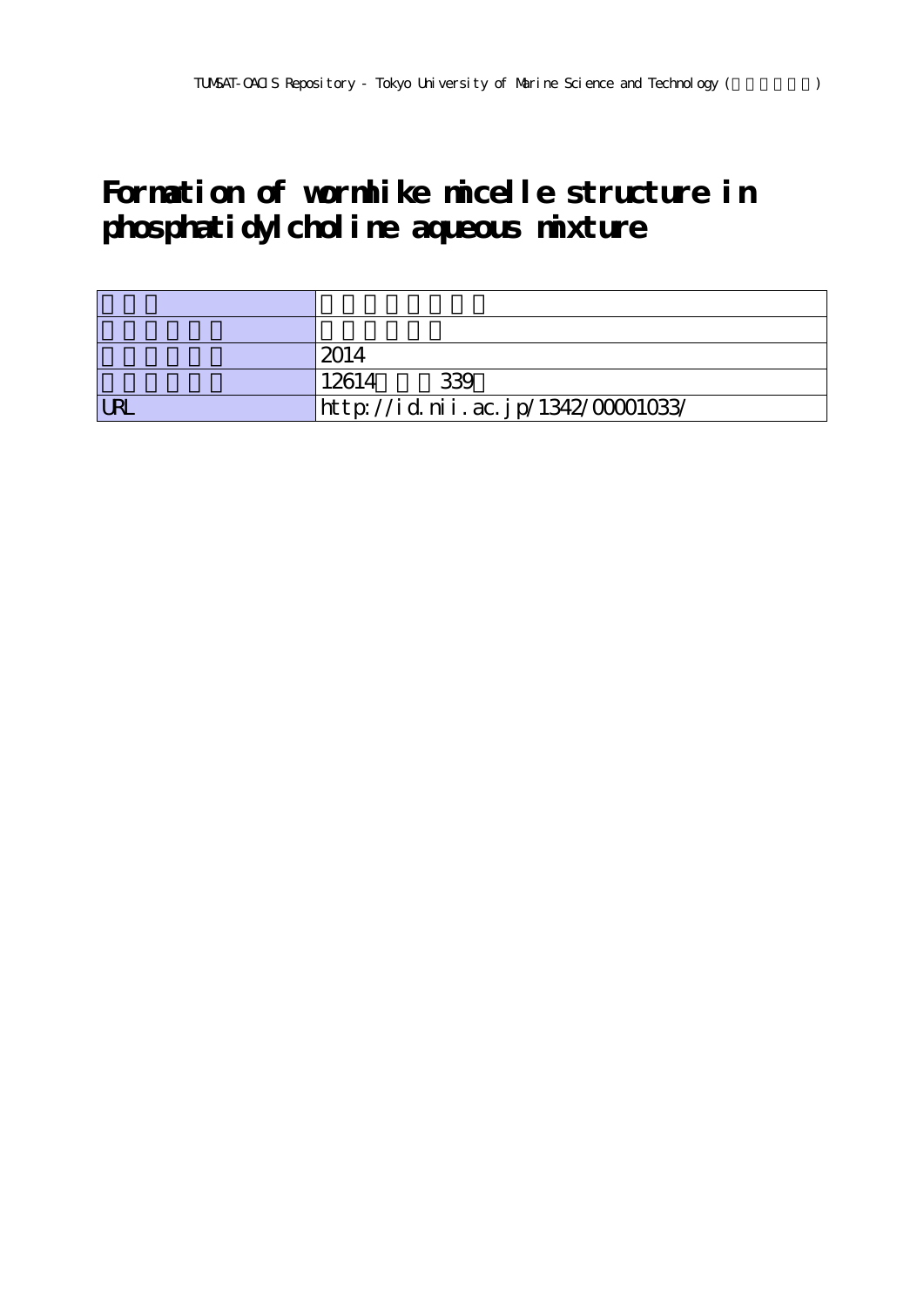## 博士学位論文内容要旨

## **Abstract**

| 専<br>攻<br>Major | <b>Applied Marine Biosciences</b>                                      | 氏 名<br>Name | <b>NATDANAI</b><br><b>FAFAUNGWITHAYAKUL</b> |  |
|-----------------|------------------------------------------------------------------------|-------------|---------------------------------------------|--|
|                 | Formation of wormlike micelle structure in phosphatidylcholine aqueous |             |                                             |  |
| 論文題目<br>Title   | mixture                                                                |             |                                             |  |

In past decade, wormlike micelles have drawn intention in basic research and application due to their distinctive characteristics. Wormlike micelles are defined as flexible, long cylindrical, and polymer-like structure showing viscoelastic properties. These wormlike micelles are formed by the self-assembly of the surfactant molecules in both aqueous media; called normal wormlike micelle, and non-polar organic solvents; called reverse wormlike micelle. Due to the formation of wormlike micelles in either aqueous or non-polar media, they can be applied in various field including oil field applications, personal care products, biosensors, tissue engineering and drug delivery systems.

Normal wormlike micelle can be formed by several types of surfactants including nonionic, cationic, zwitterionic surfactants. On the other hands, reverse wormlike micelle has been reported in systems containing lecithin and organic solvent or oil with small amount of water.

Lecithin or phosphatidylcholine (PC) is one of phospholipids containing choline as a head hydrophilic group. Phosphatidylcholine composes of two fatty acids in molecule; while, lysophosphatidylcholine (LPC) has one fatty acid at sn-1 position of glycerol backbone giving LPC has more hydrophilicity than PC

We observed the gelation of mixed phosphatidylcholine in aqueous solution was found at high temperature. We assumed that gelation caused by wormlike micelle structures of two different self-assembly structures of phosphatidylcholine; therefore, the objective of this study is to elucidate how wormlike micelles of phosphatidycholine aqueous mixtures are formed. In this study,